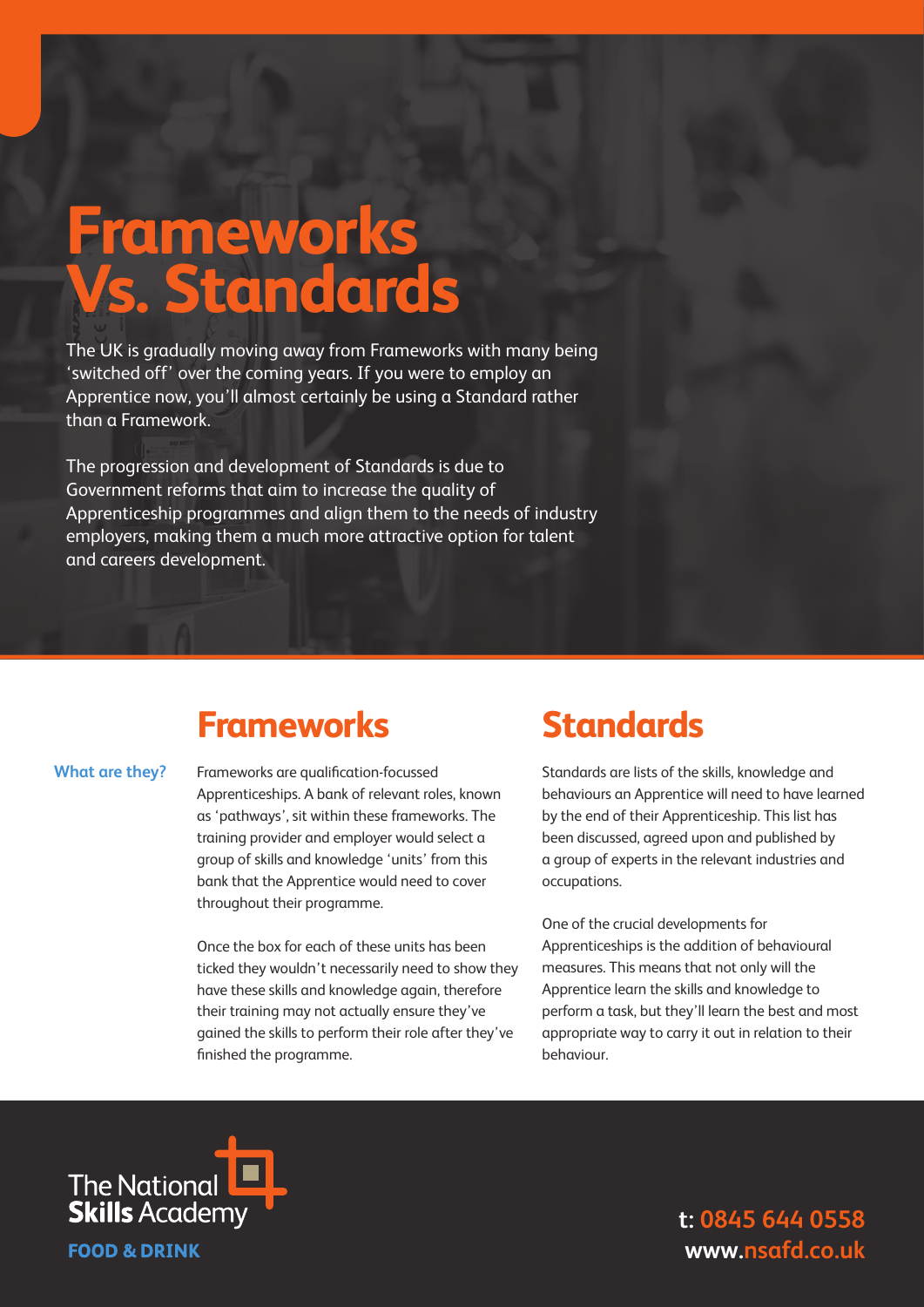### **Frameworks**

#### Available up to Level 4 **What levels are available?**

**What are they for?** 

Multi-occupational

Frameworks are designed in such a way that the skills and knowledge evidenced throughout the Apprenticeship wouldn't necessarily reflect the Apprentice's job role, or at least not in its entirety. This meant that Apprentices with different job roles could be enrolled onto the same course, be delivered the same training and gain the same qualification at the end, despite having completely different roles within a company and completely different needs in order to be competent at their job.

## **Standards**

Available up to higher and degree level (Level 2 – L7)

Job specific, developed by employers

Standards focus on the specific job role Apprentices will be learning to perform throughout their programme.

### **How are they structured?**

Made up of:

- Qualifications covering knowledge and skills e.g. NVQs, Diplomas, Technical Certificates
- Personal Learning & Thinking Skills, (PLTS)
- Employee Rights & Responsibilities, (ERR)
- Functional Skills at a specified level: English, maths, ICT

**What are the timescales for completion?** 

**What are the professional registration requirements for those involved?**

Set timescale for achievement e.g. 12 or 18 months.

Not always linked to professional registration requirements

Made up of a list of knowledge, skills and behaviours that must be achieved by the Apprentice. In the majority of standards, occupational qualifications are not mandatory. Only those stipulated in the standard are funded. (English and maths, to be achieved prior to endpoint assessment, are still included.)

Recommended timescale for achievement, agreed by employers, that includes the end-point assessment period.

Training providers must be listed on the Register of Apprenticeship Training Providers (RoATP). The End Point Assessment Organisation chosen to deliver the end point assessment must be listed on the Register of Apprenticeship Assessment Organisations (RoAAO).



**t: 0845 644 0558 www.nsafd.co.uk**